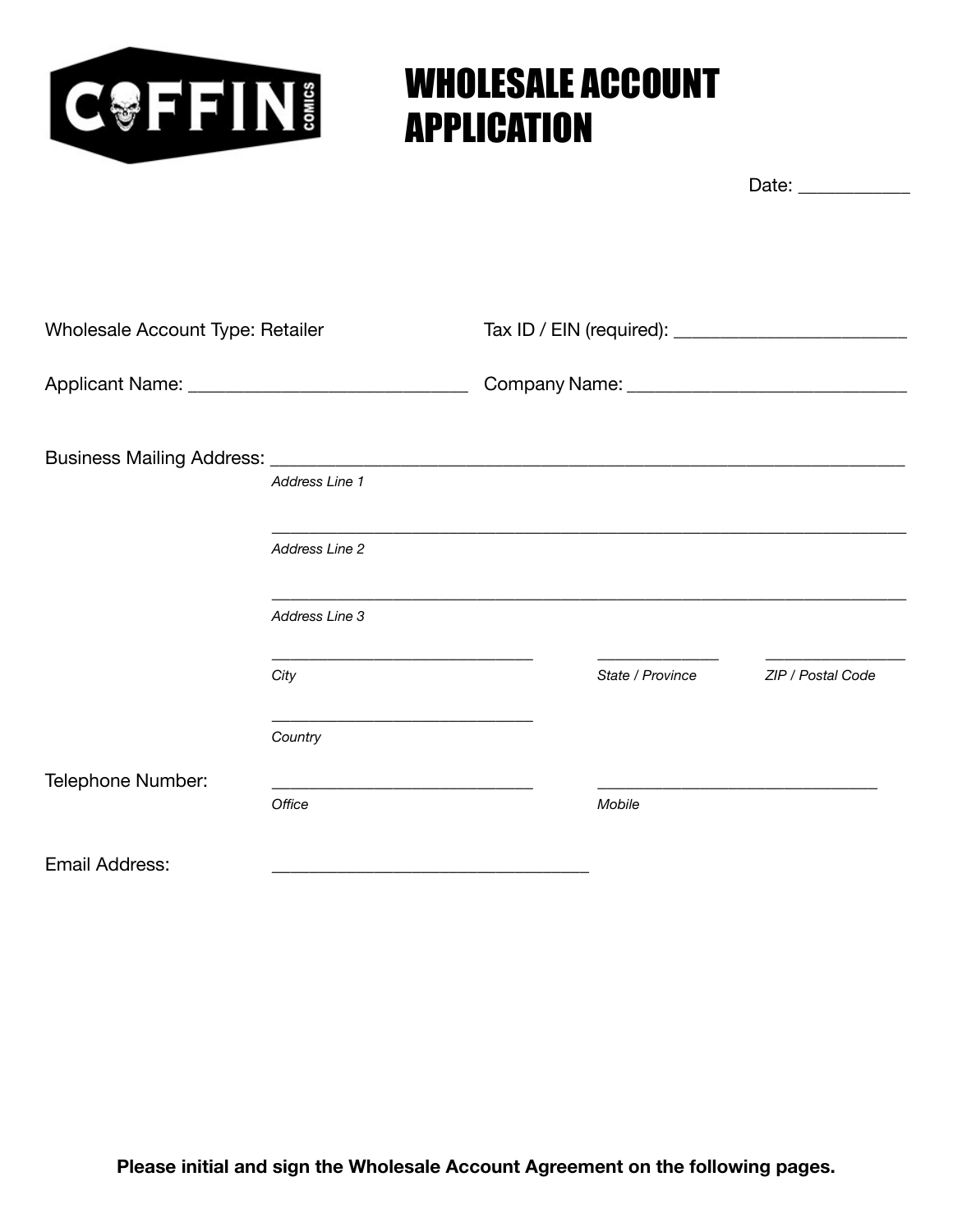## WHOLESALE ACCOUNT AGREEMENT

As a Coffin Comics wholesale account holder, you agree to the following terms:

#### **1. PRODUCT AVAILABILITY**

For each product release, we will distribute a solicitation of available products to all wholesale accounts that will include text, images, pricing, release dates and available wholesale quantities. On-hand stock is subject to change without notice. On limited products, allocations may occur, if necessary.

**Comic Shop Market (Diamond) Releases:** New products solicited in Diamond's monthly *PREVIEWS* dealer catalog are generally offered **two months in advance of their release dates**.

**Lady Death Store & Convention Exclusive Releases:** Due to high retail demand, wholesale pricing is currently not available for Lady Death Store and Convention Exclusive releases.

You're welcome to make back stock inquiries at any time by emailing Sean Arteaga at: **sean@coffincomics.com**.

Initials: \_\_\_\_\_\_\_\_\_\_

#### **2. PRICING**

**Comic Shop Market (Diamond) Releases:** 50% off SRP

Initials: \_\_\_\_\_\_\_\_\_\_

#### **3. PAYMENTS & SHIPPING**

Our terms are simple. All orders and inquiries should be sent to Sean Arteaga at **sean@coffincomics. com**. Once we have verified available stock, we will send you an invoice for your order, plus appropriate shipping fees. If we are not able to fulfill an item on your order, we will contact you prior to sending you an invoice.

We offer USPS and FedEx shipping options for wholesale orders. Wholesale orders of **\$500.00 or greater** qualify for *FREE* **ground shipping**.

Wholesale orders ship after **receipt of cleared payment in full**. We do not offer net terms.

All orders valued at **\$200.00 or greater** will ship with **signature required on delivery**.

Initials: \_\_\_\_\_\_\_\_\_\_